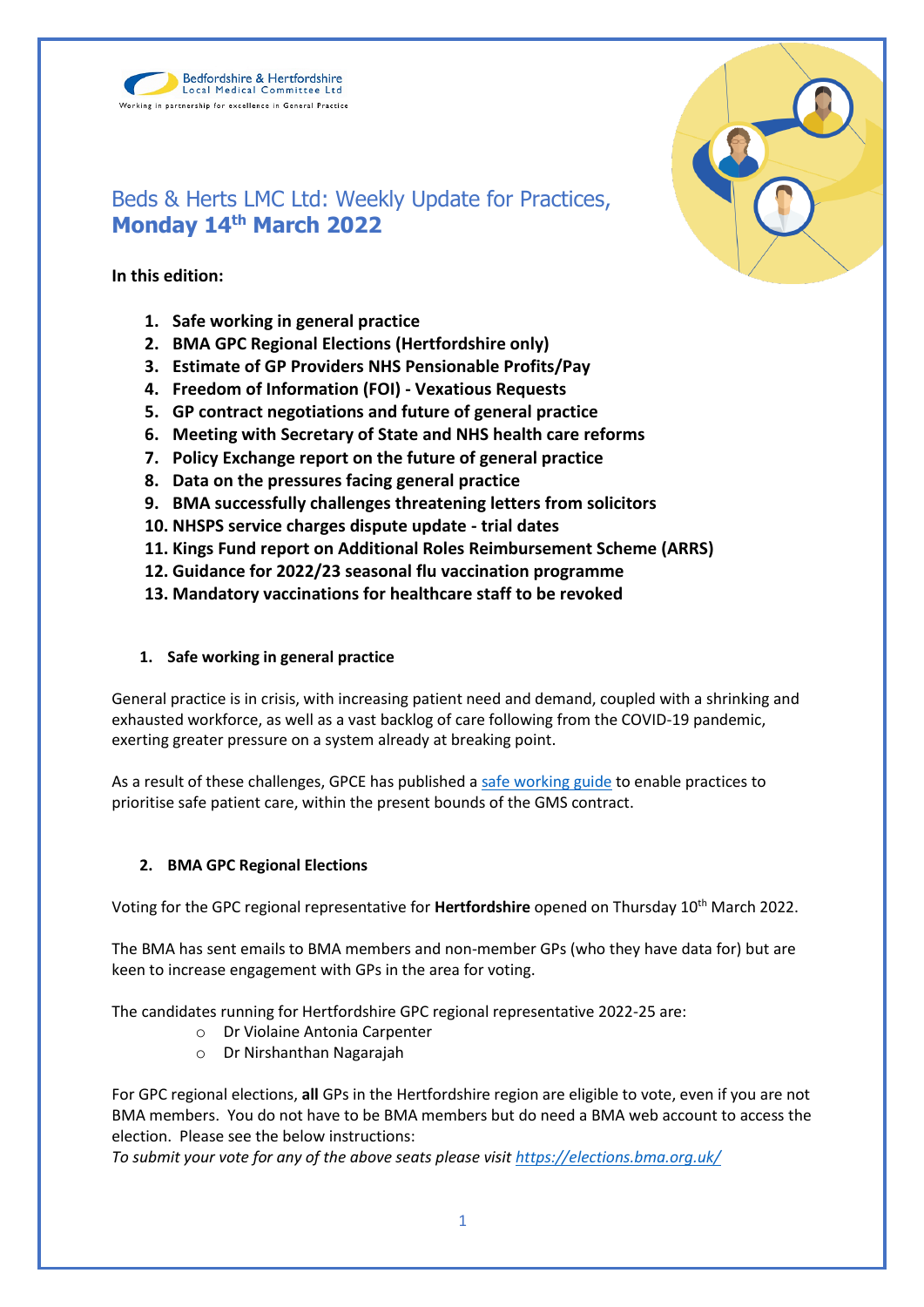*To vote in this election you must have a BMA web account, if you do not have one please click [here](https://www.bma.org.uk/what-we-do/committees/committee-information/committee-elections) to create one. Please follow th[e link](https://join.bma.org.uk/limitedaccessregistration/limitedaccess) to 'request a temporary non-member account' and email your temporary membership number t[o elections@bma.org.uk](mailto:elections@bma.org.uk) to get access to vote in this election.* 

# *The deadline for voting is 12pm on Thursday 07 thApril.*

*If you have any queries regarding the election process, please contact [elections@bma.org.uk.](mailto:elections@bma.org.uk)*

Please note Bedfordshire will not require any voting as it wasn't a contested election.

# **3. Estimate of GP Providers NHS Pensionable Profits/Pay**

Please note the deadline for the submission of these estimates is **31st March 2022**.

It is usually  $1<sup>st</sup>$  March but has been moved back this year because all of the systems were not in place to allow for submission by  $1<sup>st</sup>$  March. For more information about this process please see the [relevant section on the PCSE website.](https://pcse.england.nhs.uk/help/gp-pensions/estimate-of-gp-and-non-gp-providers-nhs-pensionable-profitspay/) 

# **4. Freedom of Information (FOI) - Vexatious Requests**

Following reports from several practices in receipt of FOI requests from an organisation called Herts Sovereign Folk, we discussed the issue with Herts CCGs and sought advice from LMC Law. The attached is guidance that will help all practices deal with these and other FOI requests in general.

# [LMC guidance regarding FOI vexatious requests](https://www.bedshertslmcs.org.uk/wp-content/uploads/2022/03/FOI-vexatious-claims-final-10.3.22.pdf)

# **5. GP contract negotiations and future of general practice**

As you will probably be aware, despite negotiations between GPC England and NHS England about amendments to the five year contract deal agreed in 2019, [NHS England](https://www.england.nhs.uk/publication/letter-general-practice-contract-arrangements-in-2022-23/) announced earlier in March that the contract amendments will come into effect from 1<sup>st</sup> April, without an agreement or endorsement by the BMA.

The GPC are bitterly disappointed with these changes to the GP contract, which they believe fail to help patients and support practices at this critical time.

The negotiations reached a stalemate in mid-February when it became clear that NHS England would not be offering an update that would impact meaningfully on patient care, nor provide the support desperately required for general practice as it faces unprecedented pressures and pandemic recovery, despite GPC England suggesting a number of solutions to address some of these pressures, enabling practices to support patients.

You can read the full BMA statement [here](https://www.bma.org.uk/bma-media-centre/bma-bitterly-disappointed-at-gp-contract-changes-for-england-announced-with-no-agreement) and the GPC's [response to misleading comments](https://www.bma.org.uk/bma-media-centre/bma-gpc-responds-to-misleading-comments-about-its-involvement-in-the-22-23-gp-contract) about their involvement in the contract changes.

# **GP contract 22/23 – guidance for practices**

Read the GPC's [guidance about the contract changes](https://www.bma.org.uk/pay-and-contracts/contracts/gp-contract/gp-contract-changes-england-202223) to support practices in their decision making and next steps.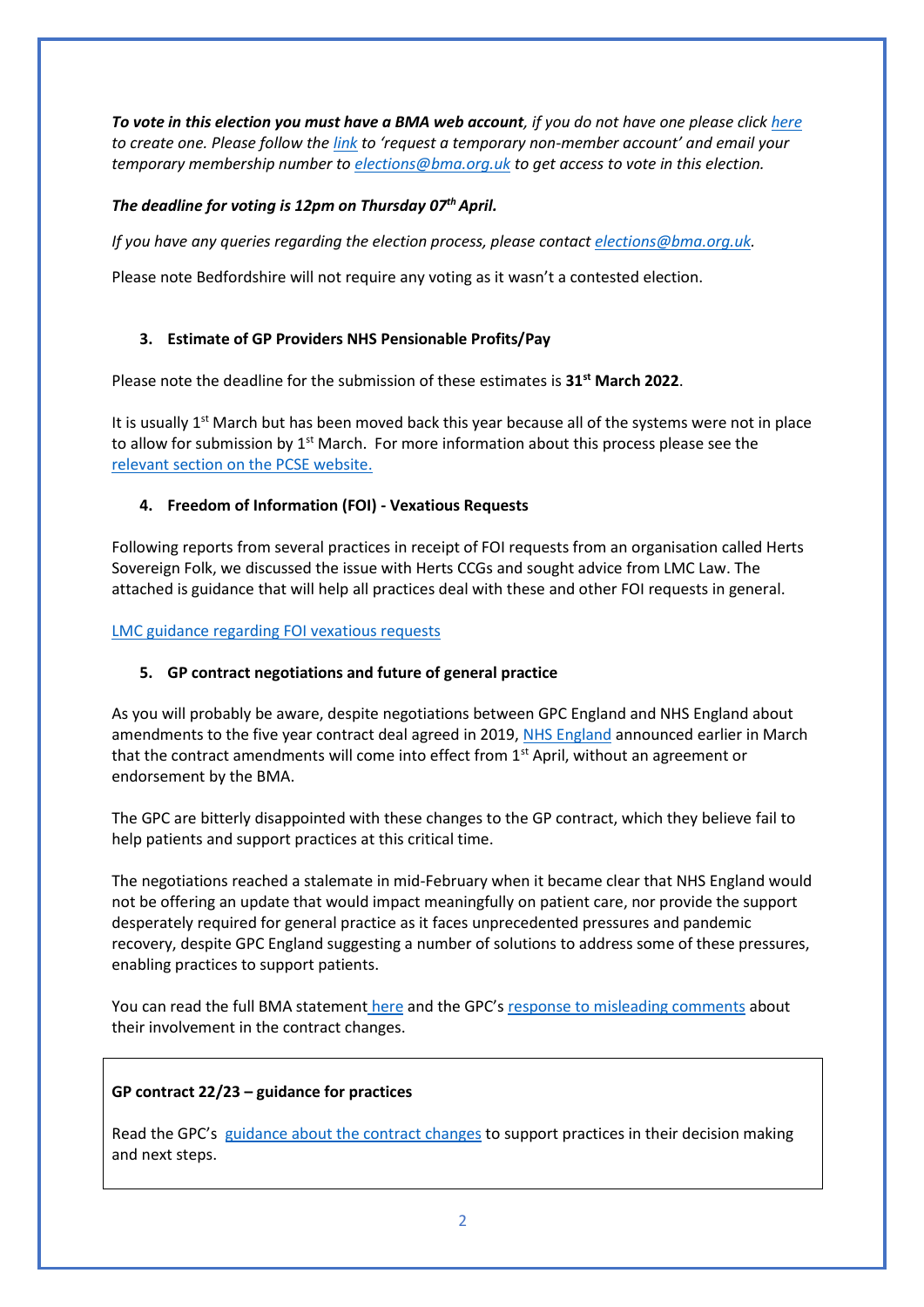#### **6. Meeting with Secretary of State and NHS health care reforms**

Last week Dr Farah Jameel, GPC England Chair, attended a meeting with Sajid Javid MP, Secretary of State for Health and Social Care, alongside BMA Chair of Council, Dr Chaand Nagpaul. The meeting was an opportunity for the Secretary of State to outline the key themes from his 'Road to Recovery [Speech'](https://www.gov.uk/government/speeches/health-and-social-care-secretary-speech-on-health-reform), which he delivered the following day. The BMA response to that speech can be viewed [here.](https://www.bma.org.uk/bma-media-centre/nhs-recovery-plan-will-prove-impossible-if-chronic-workforce-crisis-isn-t-addressed-says-bma)

The meeting was also an opportunity for the GPC to raise the case for general practice. In particular they outlined the continued and growing pressures facing the general practice workforce, and also reflected on the mood of the profession in response to the contract announcement from NHSE/I – outlining what [further measures](https://www.bma.org.uk/bma-media-centre/bma-bitterly-disappointed-at-gp-contract-changes-for-england-announced-with-no-agreement) they have been calling for.

#### **7. Policy Exchange report on the future of general practice**

Many of you will have seen th[e Policy Exchange report of future of general practice,](https://policyexchange.org.uk/publication/at-your-service/) which was released last week, supported by the Secretary of State. The report outlined a number of proposed changes to the delivery model of general practice, including the suggestion that the GMS contract could be phased out. The GPC commented "We were pleased to see that the recent report recognises the importance of what GPs and their teams do for their communities, and understands that there are some deep-seated problems that need to be urgently addressed, and begins to articulate some ways to make general practice services sustainable for the future." The BMA will be providing a more detailed critique of this report in the coming weeks. Read the [BMA statement in](https://www.bma.org.uk/bma-media-centre/we-can-t-begin-to-build-a-better-general-practice-if-we-don-t-learn-from-what-s-come-before-says-bma)  [response.](https://www.bma.org.uk/bma-media-centre/we-can-t-begin-to-build-a-better-general-practice-if-we-don-t-learn-from-what-s-come-before-says-bma)

# **8. Data on the pressures facing general practice**

Pressures on general practice such as workforce shortages are still as severe as ever, and this is evident in the latest data fro[m NHS Digital for the GP workforce](https://digital.nhs.uk/data-and-information/publications/statistical/general-and-personal-medical-services/31-january-2022) in January which shows that there is now the equivalent of 1,608 fewer fully qualified full time GPs than in 2015. This is in addition to the average number of patients each GP is responsible for having increased by around 300 since 2015.

The Institute for Government has produced [a performance tracker for general practice](https://www.instituteforgovernment.org.uk/publication/performance-tracker-2021/general-practice) for 2021, which draws together data from various sources on the state of general practice and the challenges facing it in the context of the pandemic. It also addresses some of the challenges to recovery and provides estimates for projected demand, concluding that the largest concern for general practice is the need to increase staff numbers.

The Health Foundation's webpage on [understanding activity in general practice](https://www.health.org.uk/news-and-comment/charts-and-infographics/understanding-activity-in-general-practice-what-can-the-data-tell-us) has more up to date figures and in particular provides detailed explanations of the scope, quality and detail of GP appointments data, to show what appointment data can or can't tell us.

The BMA webpage o[n pressures in general practice data analysis](https://www.bma.org.uk/advice-and-support/nhs-delivery-and-workforce/pressures/pressures-in-general-practice-data-analysis) includes key figures on workforce and appointments that are updated each month, alongside what the BMA has been calling for, for general practice.

# **9. BMA successfully challenges threatening letters from solicitors**

A number of solicitors have been threatening doctors with legal action if the doctor does not provide COVID-19 exemption for the solicitor's clients. The BMA's Medico Legal Committee (MLC) has written to the Solicitor's Regulation Authority (SRA) and has been assured that solicitors should not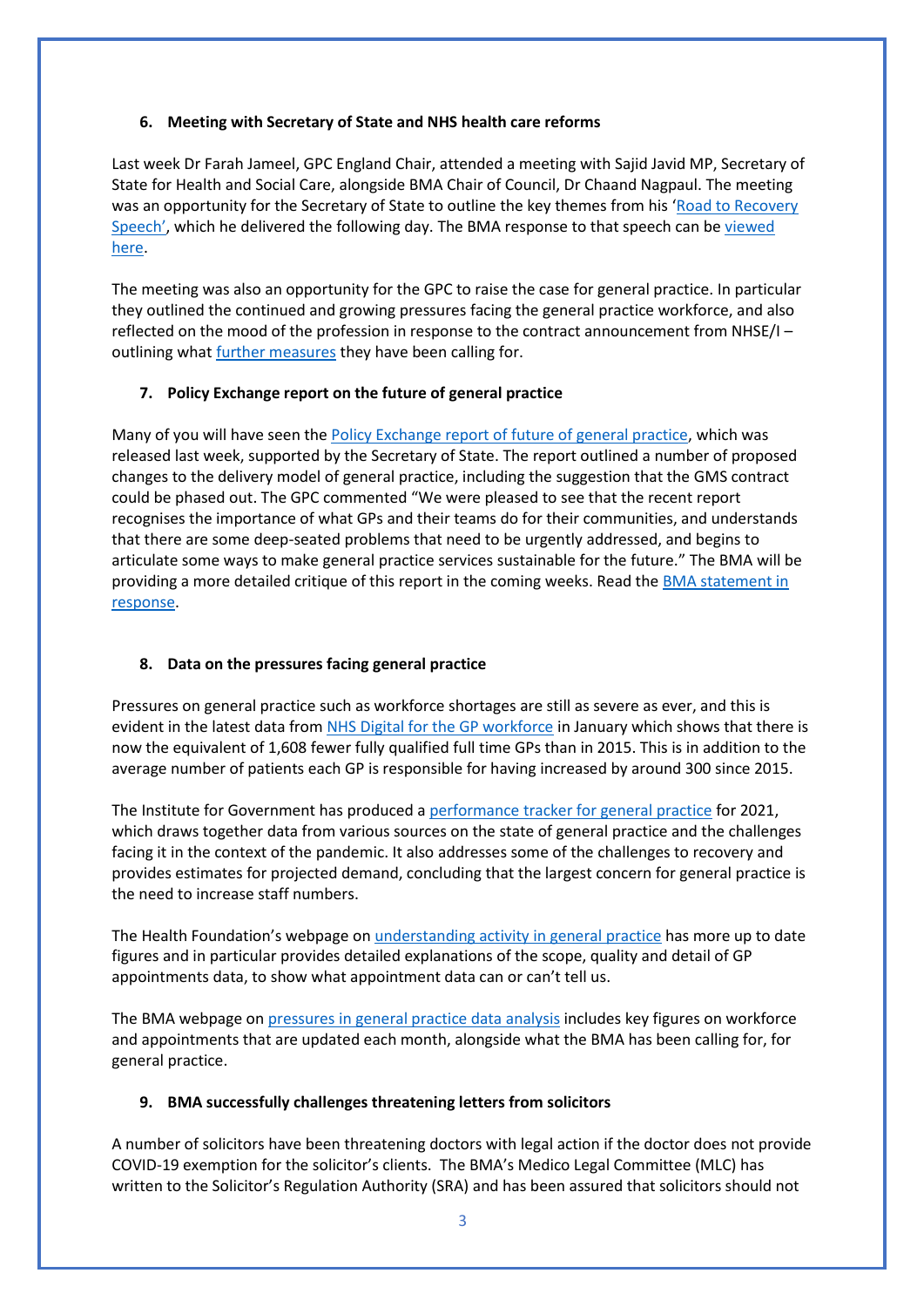be "writing in offensive, threatening or intimidatory ways. And we also do not expect solicitors to pursue matters which they know have no legal merit."

If doctors receive intimidating letters, please advise your Medical Defence Organisation (MDO) and share a copy with the BMA at [info.gpc@bma.org.uk](mailto:info.gpc@bma.org.uk) so that the MLC may pursue further via the SRA.

Furthermore, the GPC and the MLC have met with the COVID-19 Exemptions Team at the Department of Health and Social Care (DHSC). We understand that further guidance on COVID-19 exemptions will be published and this will clarify the role of doctors in providing exemption certificates, make it clear what conditions do and do not warrant an exemption, and reiterate that there is no appeal.

The BMA has asked for departmental support that any legal action is against the policy, and thus the DHSC, and not the GP/surgery. The BMA hopes to see a swift and satisfactory conclusion to this matter.

#### **10. NHSPS service charges dispute update - trial dates**

The BMA is supporting five test claimant GP practices who have received demands from NHS Property Services (NHSPS) to pay inflated service charges based on its "full cost recovery" approach, outlined in NHSPS' Consolidated Charging Policy ('the Policy'). These court proceedings were brought against NHSPS for a declaration that the Policy does not form part of their tenancy and therefore NHSPS cannot base their charges on it.

The trial will begin on 17<sup>th</sup> March 2022 and will be concluded no later than 5<sup>th</sup> April 2022.

The [Lawyer magazine](https://www.thelawyer.com/top-20-cases-2022/) has selected the case as one of the top 20 cases to watch in 2022. The case was pursued because of its national significance and has required a huge amount of time and effort from everyone involved, and it is good to see this being recognised. This is a good example of a grassroots issue that is being supported by the BMA at considerable risk and costs. Irrespective of the final outcome this case shows that the BMA is prepared to support doctors in difficult circumstances. Read the [statement from](https://protect-eu.mimecast.com/s/a8PLCmy55Fj4YOgTGbM1S?domain=capitallaw.co.uk/) BMA's legal team at Capital Law.

#### **11. Kings Fund report on Additional Roles Reimbursement Scheme (ARRS)**

The King's Fund has published a major [report on the ARRS,](https://protect-eu.mimecast.com/s/4cOUC0LKKHGPqEYhweEXG?domain=kingsfund.org.uk) which focuses on four roles - social prescribing link workers; first contact physiotherapists; paramedics and pharmacists — to examine the issues related to the implementation of these roles, looking at the experiences of working in these roles and of the people managing them.

The report found a lack of shared understanding about the purpose or potential contribution of the roles, combined with an overall ambiguity about what multidisciplinary working would mean for GPs. It also found that successful implementation of the scheme requires extensive cultural, organisational and leadership development skills that are not easily accessible to PCNs.

#### **12. Guidance for 2022/23 seasonal flu vaccination programme**

NHS England has publishe[d guidance on the recommended vaccines and eligible cohorts for the](https://www.england.nhs.uk/wp-content/uploads/2019/12/B1395-reimbursable-vaccines-and-eligible-cohorts-22-23-flu-vaccination-programme-guidance-march-2022.pdf)  [2022/23 seasonal flu vaccination programme.](https://www.england.nhs.uk/wp-content/uploads/2019/12/B1395-reimbursable-vaccines-and-eligible-cohorts-22-23-flu-vaccination-programme-guidance-march-2022.pdf)

The guidance highlights that in 2022/23, the NHS flu vaccination programme will only be offered to patient groups eligible in line with pre-pandemic recommendations. This means that 50-64 year olds, and frontline health and social care workers will not be included in the national programme for